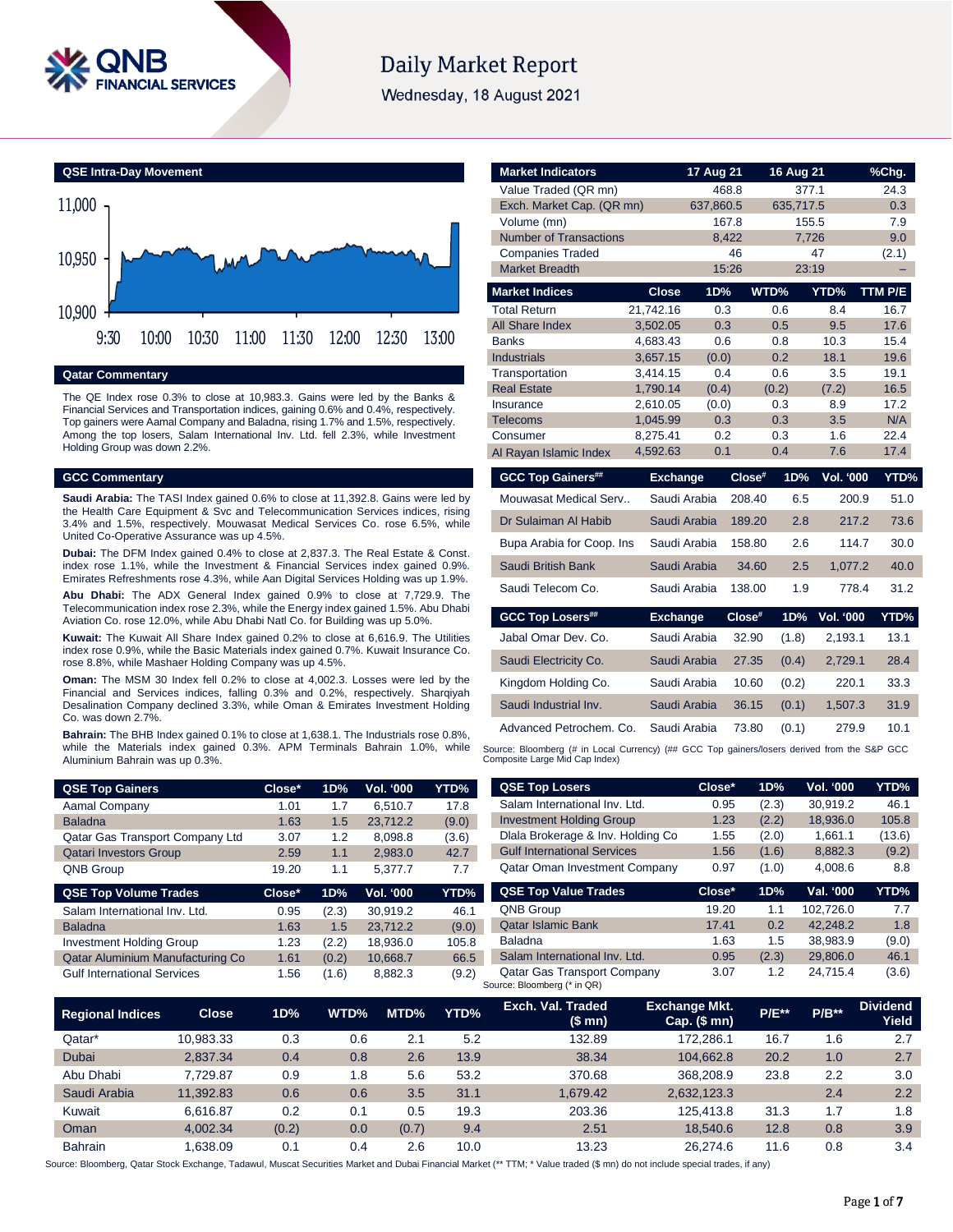## **Qatar Market Commentary**

- The QE Index rose 0.3% to close at 10,983.3. The Banks & Financial Services and Transportation indices led the gains. The index rose on the back of buying support from foreign shareholders despite selling pressure from Qatari, GCC and Arab shareholders.
- Aamal Company and Baladna were the top gainers, rising 1.7% and 1.5%, respectively. Among the top losers, Salam International Inv. Ltd. fell 2.3%, while Investment Holding Group was down 2.2%.
- Volume of shares traded on Tuesday rose by 7.9% to 167.8mn from 155.5mn on Monday. Further, as compared to the 30-day moving average of 153.5mn, volume for the day was 9.3% higher. Salam International Inv. Ltd. and Baladna were the most active stocks, contributing 18.4% and 14.1% to the total volume, respectively.

| <b>Overall Activity</b>        | Buy %*   | Sell %* | Net (QR)         |
|--------------------------------|----------|---------|------------------|
| Qatari Individuals             | 33.26%   | 46.62%  | (62,654,862.1)   |
| <b>Oatari Institutions</b>     | 12.26%   | 19.89%  | (35,742,222.2)   |
| Qatari                         | 45.52%   | 66.51%  | (98, 397, 084.3) |
| <b>GCC Individuals</b>         | 0.20%    | 0.35%   | (714, 138.9)     |
| <b>GCC</b> Institutions        | 1.25%    | 2.25%   | (4,701,489.8)    |
| <b>GCC</b>                     | 1.45%    | 2.61%   | (5,415,628.7)    |
| Arab Individuals               | 8.29%    | 8.30%   | (60, 648.0)      |
| <b>Arab Institutions</b>       | $0.00\%$ | 0.17%   | (779,000.0)      |
| Arab                           | 8.29%    | 8.47%   | (839, 648.0)     |
| <b>Foreigners Individuals</b>  | 3.85%    | 2.60%   | 5,866,860.1      |
| <b>Foreigners Institutions</b> | 40.90%   | 19.82%  | 98,785,501.0     |
| <b>Foreigners</b>              | 44.75%   | 22.42%  | 104,652,361.0    |

Source: Qatar Stock Exchange (\*as a % of traded value)

## **Earnings Releases and Global Economic Data**

### **Earnings Releases**

| <b>Company</b>                             | <b>Market</b> | <b>Currency</b> | Revenue (mn)<br>2Q2021 | % Change<br>YoY | <b>Operating Profit</b><br>(mn) 2Q2021 | % Change<br>YoY          | <b>Net Profit</b><br>(mn) 2Q2021 | %<br><b>Change</b><br>YoY |
|--------------------------------------------|---------------|-----------------|------------------------|-----------------|----------------------------------------|--------------------------|----------------------------------|---------------------------|
| Development Works Food Co.                 | Saudi Arabia  | <b>SR</b>       | 44.4                   | $-8.8%$         |                                        |                          | 3.0                              | N/A                       |
| Saudi Cable Co.                            | Saudi Arabia  | <b>SR</b>       | 41.3                   | $-71.5%$        | (31.5)                                 | N/A                      | (19.2)                           | N/A                       |
| Saudi Arabia Refineries Co.                | Saudi Arabia  | <b>SR</b>       | 7.7                    | 3.3%            | 7.2                                    | 2.0%                     | 7.1                              | 0.5%                      |
| <b>SABB Takaful Co.</b>                    | Saudi Arabia  | <b>SR</b>       | 47.1                   | 4.1%            | -                                      | -                        | 3.2                              | N/A                       |
| Dar Alarkan Real Estate<br>Development Co. | Saudi Arabia  | <b>SR</b>       | 567.8                  | 22.3%           | 162.9                                  | 35.1%                    | 22.4                             | 116.6%                    |
| Saudi Industrial Development<br>Co.        | Saudi Arabia  | <b>SR</b>       | 41.9                   | 0.7%            | (4.2)                                  | N/A                      | (4.3)                            | N/A                       |
| Saudi Arabian Cooperative<br>Insurance Co. | Saudi Arabia  | <b>SR</b>       | 161.3                  | $-15.0%$        |                                        |                          | (15.1)                           | N/A                       |
| Aljazira Takaful Taawuni Co.               | Saudi Arabia  | <b>SR</b>       | 69.5                   | 63.3%           | =                                      | -                        | 1.8                              | $-87.5%$                  |
| Saudi Enaya Cooperative<br>Insurance Co.   | Saudi Arabia  | <b>SR</b>       | 46.8                   | 79.6%           |                                        |                          | (8.6)                            | N/A                       |
| Seera Group Holding                        | Saudi Arabia  | <b>SR</b>       | 286.0                  | 107.2%          | (73.0)                                 | N/A                      | (98.0)                           | N/A                       |
| Alinma Tokio Marine Co.                    | Saudi Arabia  | <b>SR</b>       | 99.5                   | $-12.8%$        | -                                      | $\overline{\phantom{0}}$ | (2.5)                            | N/A                       |
| <b>Reem Investments</b>                    | Abu Dhabi     | <b>AED</b>      | 12.9                   | 43.5%           | -                                      | -                        | 599.5                            | N/A                       |
| <b>Gulf Pharmaceutical Industries</b>      | Abu Dhabi     | <b>AED</b>      | 221.3                  | 30.4%           |                                        |                          | 73.4                             | N/A                       |

Source: Company data, DFM, ADX, MSM, TASI, BHB.

### **Global Economic Data**

| <b>Date</b> | Market    | <b>Source</b>                             | <b>Indicator</b>                 | Period | Actual   | <b>Consensus</b>         | <b>Previous</b> |
|-------------|-----------|-------------------------------------------|----------------------------------|--------|----------|--------------------------|-----------------|
| $08 - 17$   | US        | <b>US Census Bureau</b>                   | Retail Sales Advance MoM         | Jul    | $-1.10%$ | $-0.30%$                 | 0.70%           |
| 08-17       | <b>US</b> | <b>Federal Reserve</b>                    | <b>Industrial Production MoM</b> | Jul    | 0.90%    | 0.50%                    | 0.20%           |
| $08-17$     | US        | <b>Federal Reserve</b>                    | Manufacturing (SIC) Production   | Jul    | 1.40%    | 0.70%                    | $-0.30%$        |
| $08-17$     | <b>UK</b> | <b>UK Office for National Statistics</b>  | <b>Jobless Claims Change</b>     | Jul    | $-7.8k$  | -                        | $-136.1k$       |
| $08-17$     | EU        | Eurostat Eurozone Employment SA & WDA QoQ | <b>Employment QoQ</b>            | 2Q2021 | 0.50%    | $\overline{\phantom{0}}$ | $-0.20%$        |
| $08-17$     | <b>EU</b> | Eurostat Eurozone Employment NSA YoY      | <b>Employment YoY</b>            | 2Q2021 | 1.80%    | -                        | $-1.80%$        |
| $08-17$     | EU        | Eurostat                                  | GDP SA QoQ                       | 2Q2021 | 2.00%    | 2.00%                    | 2.00%           |
| $08-17$     | EU        | Eurostat                                  | <b>GDP SA YoY</b>                | 2Q2021 | 13.60%   | 13.70%                   | 13.70%          |
| 08-17       | Japan     | Ministry of Economy Trade and Industry    | Tertiary Industry Index MoM      | Jun    | 2.30%    | 1.80%                    | $-2.90%$        |

Source: Bloomberg (s.a. = seasonally adjusted; n.s.a. = non-seasonally adjusted; w.d.a. = working day adjusted)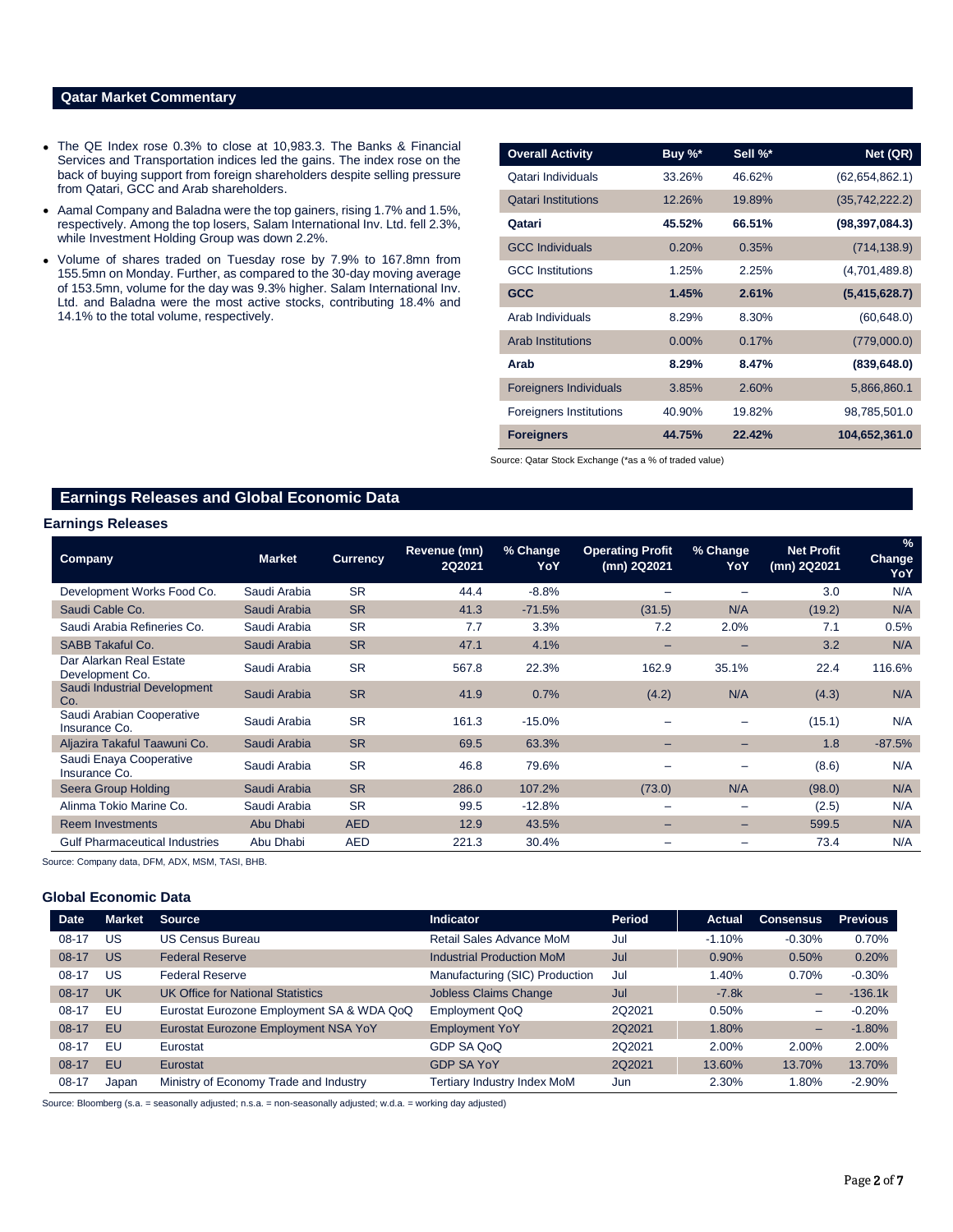### **Qatar**

- **QNB brings Apple Pay to customers –** QNB Group, the largest financial institution in the Middle East and Africa, has brought its customers Apple Pay, a safer, more secure and private way to pay that helps customers avoid handing their payment card to someone else, touching physical buttons or exchanging cash and uses the power of iPhone to protect every transaction. Customers simply hold their iPhone or Apple Watch near a payment terminal to make a contactless payment. Every Apple Pay purchase is secure because it is authenticated with Face ID, Touch ID, or device passcode, as well as a one-time unique dynamic security code. Apple Pay is accepted in grocery stores, pharmacies, taxis, restaurants, coffee shops, retail stores, and many more places. QNB has developed a wide array of digital payment solutions in order to cope with the challenges of the COVID-19 and to make payments contactless, whilst customer payment data remains secure. (Press Release)
- **Dukhan Bank brings Apple Pay to customers –** Dukhan Bank, a leading Qatari banking player, yesterday launched Apple Pay to its customers, providing them with a safer, more secure and private way to pay with iPhone and Apple Watch. The new offering helps customers avoid handing their payment card to someone else, touching physical buttons or exchanging cash and uses the power of iPhone to protect every transaction. Customers simply hold their iPhone or Apple Watch near a payment terminal to make a contactless payment. Every Apple Pay purchase is secure because it is authenticated with Face ID, Touch ID, or device passcode, as well as a one-time unique dynamic security code. Apple Pay is accepted in grocery stores, pharmacies, taxis, restaurants, coffee shops, retail stores, and many more places. (Peninsula Qatar)
- **UDCD: Completion of the purchase transaction of the allotted shares from National Central Cooling Company in Qatar District Cooling Company –** United Development Company (UDCD) & its subsidiaries announced the completion of purchasing their allotted shares from National Central Cooling Company (Tabreed) shares in Qatar District Cooling Company (Qatar Cool), whereas the shares have been transferred and registered under United Development Company & its subsidiaries' name, according to the commercial register of Qatar District Cooling Company (Qatar Cool). (QSE)
- **KCBK to hold EGM on September 12 –** Al Khalij Commercial Bank (KCBK) will hold the Extraordinary General Assembly meeting using Zoon application platform on September 12, 2021 at 4:30pm Doha Time, to consider and approve the items on its agenda. If the quorum is not met, a second meeting will be held on September 29, 2021 at the same time and setting. (Gulf-Times.com)
- **Qatar withstand Covid-19 related economic challenges, says OBG report –** Despite the impact of Covid-19 on world economies, Qatar has managed to withstand the "most severe" pandemic-related economic challenges, according to Oxford Business Group (OBG) in its latest report. "Thanks to pre-existing macroeconomic strengths, Qatar experienced the lowest GDP contraction in the GCC in 2020, aided by supportive fiscal and monetary measures for vulnerable sectors, and efforts to maintain robust supply chains for essential goods," stated the new Covid-19 Response Report that OBG produced in partnership with retail chain LuLu Hypermarket. Titled 'Food Security in Qatar', the report said Qatar's economy is positioned

for a strong rebound in 2021 as travel restrictions slowly ease and pent-up demand is released in the national and global economy. "In turn, this should boost sales of consumer goods, including quality, locally produced food items. The recovery will be assisted by an efficient and effective national vaccination program that is allowing for a gradual return to pre-pandemic normality," the report said. OBG also reported that GCC countries made concerted efforts to prevent pandemic-related food shortages. "The disruption to global trade flows created by the pandemic posed significant food security challenges for the Gulf region, which is characterized by water scarcity and a lack of arable land. "This underlined the need for GCC countries to accelerate existing food security programs and priorities, as well as develop new solutions to more immediate challenges," the report said. (Gulf-Times.com)

- **Kahramaa to build two new electricity stations –** As part of a continuous endeavour to improve the quality of the electrical sector and develop its capabilities, the Qatar General Electricity and Water Corporation (Kahramaa) has decided to build two new stations at a total cost of QR155mn. Kahramaa announced on Tuesday in a statement that it has awarded a project to build both Al Luqata and Gharfat Al Rayyan stations with a voltage of 11/132 kV. A local company has been chosen for the project implementation. This project comes within the framework of the corporation's continuous efforts to develop electrical transmission networks in proportion to the growth in demand. "This is in order to meet the future electricity needs of the country and ensure the security and continuity of services through electrical transmission and distribution networks in line with the stations' operational frameworks," the statement noted. (Gulf-Times.com) **International**
- **Yellen rejects 'overinvesting' tag for two-track economy plan –** Treasury Secretary Janet Yellen termed the Biden administration's two-track legislative push for major spending bills on infrastructure and social programs as "the most important economic project in recent history," countering objections that the bills will amount to "overinvesting." In an opinion piece published by Yahoo Finance, Yellen said the Senate's votes this month in favor of a \$550bn infrastructure bill and a \$3.5tn budget resolution that opens the way for expanded outlays on social programs, would help reverse decades of underinvestment in priorities like infrastructure, education and childcare. The House of Representatives is set to take up the measures this fall. While Republicans joined Democrats in advancing the infrastructure bill, they have opposed the social-spending package, citing concerns about record US debt levels and a surge in inflation they say has already been fueled by fiscal transfers to American households. Yellen countered that Biden's economic agenda "will bolster our economic growth and productivity, while bringing down some of the largest cost drivers for American families." A decline in public investment since the 1970s has contributed to a shrinking work force and inequality, Yellen said. She also argued that current low borrowing costs, along with the administration's aim to pay for the investments through tax hikes on corporations and high earners, make the initiatives "fiscally responsible." "The crucial question isn't, 'What if we make these big investments?' It is: 'What if we don't?'" she wrote. (Bloomberg)
- **US homebuilder confidence falls to 13-month low in August –** US homebuilder confidence in the market for single-family homes fell in August to its lowest reading in 13 months, driven by higher construction costs and supply shortages, a report released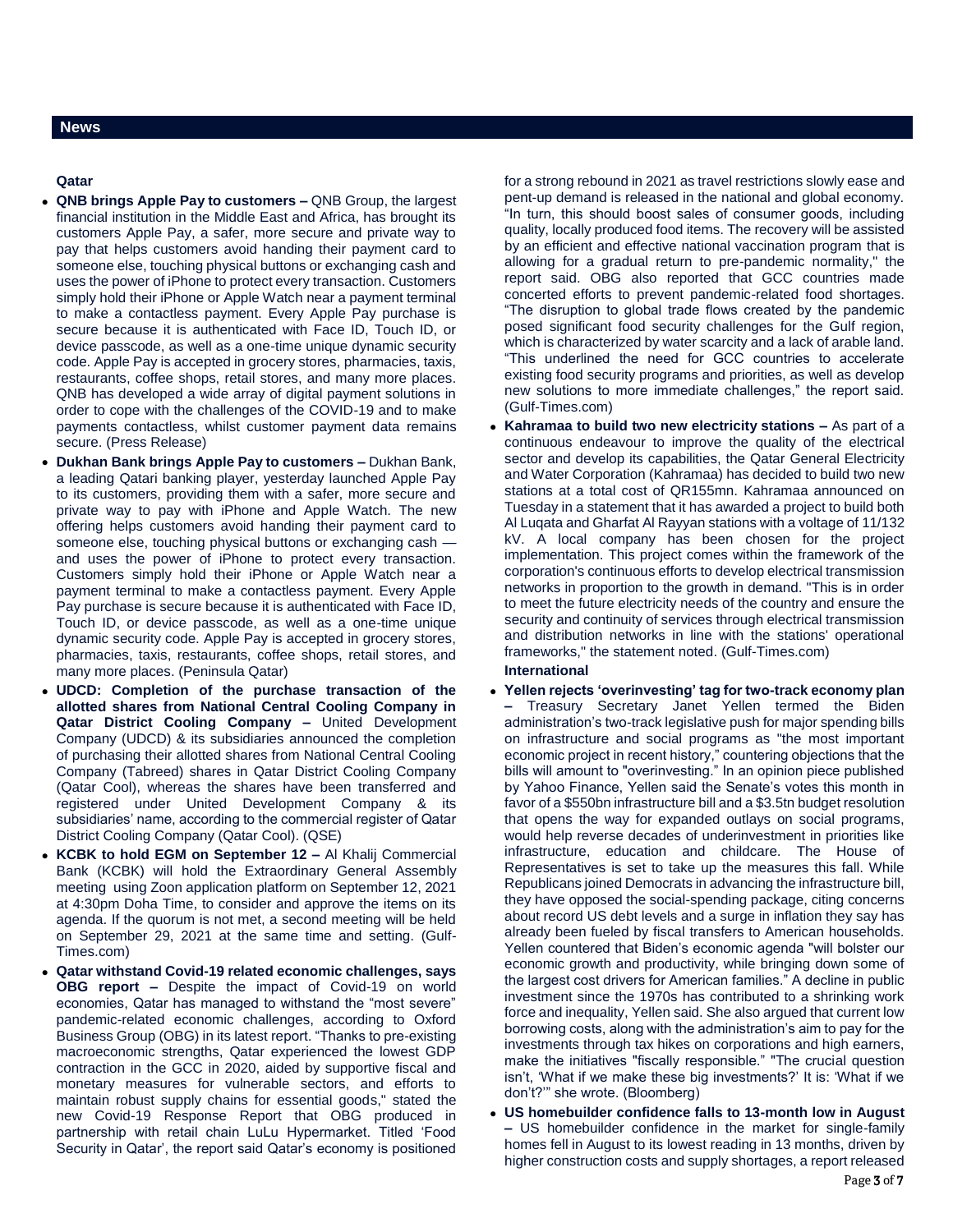showed. The NAHB/Wells Fargo Housing Market index declined 5 points to a reading of 75 this month, its lowest level since July 2020, from 80 in July. Economists polled by Reuters had expected the index to remain unchanged from the month prior. A reading above 50 means more builders view market conditions as favorable than poor. The index hit an all-time high of 90 in November 2020. Surging home prices and limited supply has put a lid on home sales throughout this year. Consequently, fewer US consumers believe that now is a good time to purchase a home. The NAHB survey's measure of single-family home sales expectations in the next six months held steady at a reading of 81 in August, while a gauge of current sales conditions decreased 5 points to 81. The prospective buyers index fell 5 points to 60. The report also revealed some regional divergences that may indicate an impact from the surge in the Delta variant of the coronavirus, with most of the report's softness concentrated in the South and Midwest where caseloads have been rising the fastest. NAHB's Midwest index dropped to its lowest reading since June 2020, while its gauge tracking the South declined to its lowest level since July 2020. That contrasted with the West region, which ticked up 1 point, and the Northeast, which rose to a 4-month high. (Reuters)

- **Automobile shortages, spending shift to services tank US retail sales –** US retail sales fell more than expected in July as shortages depressed motor vehicle purchases and the boost to spending from the economy's reopening and stimulus checks faded, suggesting a slowdown in economic growth early in the third quarter. The weak sales reported by the Commerce Department on Tuesday also reflected a rotation in spending back to services from goods. Retail sales mostly capture the goods component of consumer spending, which accounts for a smaller share, with bulky services such as healthcare, travel and hotel accommodation making up the rest. The school year gets into full swing later in August and most education districts are reverting to in-person learning. As such, consumer spending is likely to remain strong and keep the economy growing, though rising COVID-19 cases and a plunge in consumer sentiment this month to a decade low are wild cards. Retail sales dropped 1.1% last month. Data for June was revised up to show retail sales increasing 0.7% instead of rising 0.6% as previously reported. Retail sales are 17.2% above their pre-pandemic level. (Reuters)
- **US business inventories rise solidly in June –** US business inventories increased strongly in June, though raw material shortages continue to frustrate efforts by motor vehicle retailers to restock. Business inventories rose 0.8% after advancing 0.6% in May, the Commerce Department said on Tuesday. Inventories are a key component of gross domestic product. June's increase was in line with economists' expectations. Inventories increased 6.6% on a YoY basis in June. Retail inventories gained 0.3% in June as estimated in an advance report published last month. That followed a 0.9% drop in May. Motor vehicle inventories decreased 0.3% as estimated last month. A global semiconductor shortage is undercutting auto production, leading to stocks being run down and holding back retail sales. Retail inventories excluding autos, which go into the calculation of GDP, increased 0.5%, instead of 0.6% as estimated last month. Business inventories were depleted at a rapid clip in the second quarter amid booming domestic demand fueled by massive fiscal stimulus and the economy's reopening following disruptions early in the COVID-19 pandemic. The government reported last month that consumer spending picked up in the second quarter, with outlays on goods rising solidly, even as demand rotates back to services because of COVID-19 vaccinations. The double-digit growth in consumer spending last quarter helped to lift the level of GDP above its peak in the fourth quarter of 2019. Inventory rebuilding is expected to underpin economic growth in the second

half of the year. Wholesale inventories increased 1.1% in June. Stocks at manufacturers advanced 1.0%. Business sales increased 1.4% in June after falling 0.2% in May. At June's sales pace, it would take 1.25 months for businesses to clear shelves, down from 1.26 months in May. (Reuters)

- **US manufacturing production accelerates on autos in July –** Production at US factories surged in July, boosted by an acceleration in motor vehicle output as auto makers either pared or canceled annual retooling shutdowns to work around a global semiconductor shortage. Manufacturing output jumped 1.4% last month after falling 0.3% in June, the Federal Reserve said. Economists polled by Reuters had forecast manufacturing production rising 0.6%. Last month, production at auto plants soared 11.2%. The shortage of semiconductors has forced auto companies to adjust their production schedules. The Fed noted that "a number of vehicle manufacturers trimmed or canceled their typical July shutdowns," when they retool their plants. Despite the surge, production of motor vehicles and parts in July was about 3.5% below its recent peak in January 2021, the Fed said. Excluding autos, manufacturing output rose 0.7% in July. Overall manufacturing in July was 0.8% above its pre-pandemic level. Manufacturing, which accounts for 11.9% of the US economy, is being underpinned by strong domestic demand. But that is straining the supply chain, leaving manufacturers struggling with shortages of raw materials and labor. The situation could be worsened by the resurgence in COVID-19 infections from the Delta variant of the coronavirus. The increase in manufacturing output and a 1.2% rise in mining combined to boost industrial production by 0.9% last month. Industrial output rose 0.2% in June. Mining was driven by higher oil prices, which are supporting drilling activity. Utilities output fell 2.1%. Capacity utilization for the manufacturing sector, a measure of how fully firms are using their resources, increased 1.1 percentage points to 76.6% in July. Overall capacity use for the industrial sector rose 0.7 percentage point to 76.1%. It is 3.5 percentage points below its 1972-2020 average. (Reuters)
- **US homebuilder confidence falls to 13-month low in August –** US homebuilder confidence in the market for single-family homes fell in August to its lowest reading in 13 months, a report released on Tuesday showed. The NAHB/Wells Fargo Housing Market index declined 5 points to a reading of 75 this month, its lowest level since July 2020, from 80 in July. Economists polled by Reuters had expected the index to remain unchanged from the month prior. A reading above 50 means more builders view market conditions as favorable than poor. The index hit an alltime high of 90 in November 2020. (Reuters)
- **Eurozone growth confirmed at 2% in 2Q, employment rises –** The Eurozone economy grew 2% in the second quarter, the European Union statistics office said on Tuesday, confirming its earlier reading as the easing of coronavirus restrictions spurred economic activity after a brief recession. In a separate release Eurostat also said that employment in the 19-nation bloc grew 0.5% in the April-June period compared to the previous quarter, in line with forecasts of economists polled by Reuters. The healthy 2% increase in gross domestic product (GDP) compared to the previous quarter was paired with a 13.6% rise from the same period last year, when the euro zone economy suffered the worst phase of the pandemic. The annual GDP reading was slightly revised downward from Eurostat's earlier estimate of 13.7% growth, released at the end of July. The QoQ growth followed two quarters of GDP decline with the Eurozone economy shrinking by 0.6% in the last quarter of 2020 and by 0.3% in January-March. The GDP growth fueled a rise in employment in April-June, with the indicator increasing 0.5% on the quarter and 1.8% on the year. The annual growth was above forecasts of a 1.5% rebound after a series of falls. Strong growth is expected to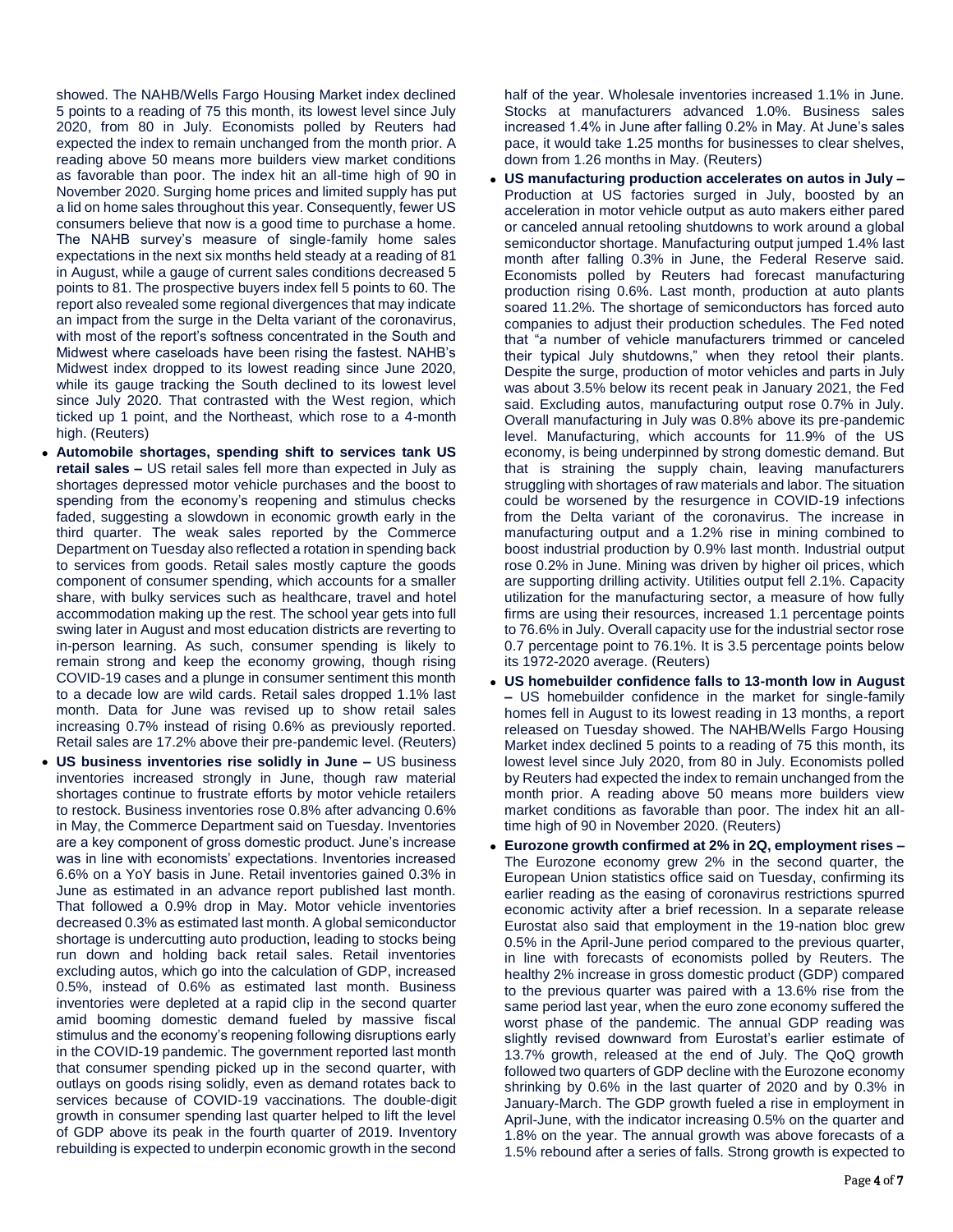continue in the third quarter, said Jessica Hinds of research firm Capital Economics, forecasting a limited fallout on the Eurozone economy from the spread of the more contagious Delta variant of the new coronavirus. (Reuters)

 **Japan's exports extend gains, machinery orders fall amid fragile recovery –** Japan's exports marked a fifth straight month of double-digit growth in July, driven by US-bound shipments of automobiles in a positive sign for a trade-led economy, although a key gauge of capital spending fell for the first time in four months. The mixed batch of indicators underscored fragility in the world's third-largest economy, which grew 1.3% in the April-June quarter due to solid exports and a surprise gain in private consumption. However, prolonged coronavirus curbs on bars, restaurants and other face-to-face service sector businesses cloud the outlook, piling pressure on Prime Minister Yoshihide Suga to deploy another big stimulus package. Ministry of Finance data out on Wednesday showed Japanese exports grew 37.0% YoY in July, a tad slower than a 39.0% increase expected by economists in a Reuters poll, although the gain was exaggerated by the contrast to the prior year's COVID-induced slump. Still, Suga may roll out stimulus package of around 30tn Yen (\$274bn), which will be used as a show of political will to back the economy at the time of the elections, Maruyama added. By region, exports to China, Japan's largest trading partner, rose 18.9% in the year to July, led by chip-making equipment and plastic, the data showed. US-bound shipments, another key market for Japanese goods, grew 26.8% in July led by exports of cars, car parts and motors, it showed. Imports rose 28.5% in the year to July, versus the median estimate for a 35.1% increase, bringing the trade balance to a surplus of 441bn Yen (\$4bn), compared with the median estimate for a 202.3bn Yen surplus. It followed a 48.6% growth in the prior month. (Reuters)

### **Regional**

- **Saudi Activision Blizzard stake rises again amid controversy –** Saudi Arabia's sovereign wealth fund kept buying Activision Blizzard Inc.'s stock last quarter, a commitment that may be tested as the video-game giant contends with a legal challenge over harassment and sexism in the workplace. The Public Investment Fund raised its holding in the maker of popular games like World of Warcraft by 13% to 37.9mn shares, with a market value of \$3.6bn, according to a regulatory filing. The sovereign investor, known as the PIF, has now more than doubled its stake since the fourth quarter and owns 4.9% in the company. The stock ended the second quarter down 8% from its peak in mid-February. It's lost nearly 10% so far this year. (Bloomberg)
- **Alujain secures Murabaha facility from Alinma Bank –** Alujain Holding Corporation has signed an Islamic Murabaha facility agreement with Alinma Bank to obtain funding worth SAR1bn. The Murabaha loan has an eight-year duration from 16 August 2021, according to a bourse filing on Tuesday. The listed company aims to buy additional shares in National Petrochemical Industrial Company (NATPET) through this Murabaha facility. (Zawya)
- **BNY Mellon, SNB Capital start global securities Svcs in Saudi –** BNY Mellon and SNB Capital start the arranging and provision of integrated global securities services capabilities to institutional and large asset owners in Saudi Arabia. (Bloomberg)
- **UAE's ADNOC invests \$187mn to add capacity in Al Nouf oilfield –** Abu Dhabi National Oil Co. is investing \$187mn to expand the production capacity of the Al Nouf oilfield to 175,000 bpd by 2024 from the current 160,000 bpd. The investment in the maturing field will help ADNOC to reach its 5mn bpd oil production capacity target by 2030, it said in a statement on its LinkedIn page on Monday. The state-owned giant which pumps nearly all the oil in the UAE, said more than 20 new wells will be added to the Al

Nouf field. The use of water and gas injection will be expanded to enhance oil recovery. (Zawya)

- **UAE's Etisalat will fully acquire Etisalat Investment North Africa for \$505mn –** UAE-based telecom giant Etisalat Group will increase its ownership in Maroc Telecom Group by fully acquiring Etisalat Investment North Africa LLC for \$505mn from Abu Dhabi Fund for Development. EINA holds investment in Société de Participation dans les Télécommunications, which holds a stake in Maroc Telecom Group. This acquisition will ultimately increase Etisalat Group's effective ownership in Maroc Telecom Group from 48.4% to 53%. Etisalat will fully acquire EINA by increasing its stake by up to 8.7%, a deal which will be funded by bank borrowings, the telecom said in a statement on Abu Dhabi Securities Exchange. (Zawya)
- **Dubai-listed Tabreed to divest its AED417mn stake in Qatar Cool –** Dubai-listed National Central Cooling Company (Tabreed) will divest nearly half (44%) of its stake in Qatar District Cooling Company (Qatar Cool). The transaction is estimated to be around AED417mn and will not have any "material impact" on the firm, Tabreed said in a bourse filing to the Dubai Financial Market on Tuesday. The assets to be divested consist of district cooling plants and associated network in Qatar which provide chilled water services to multiple residential, commercial, retail and other real estate assets. "The assets are located in a non-core market for the company, therefore the seller decided to divest its shares in Qatar Cool," Tabreed said. (Zawya)
- **Mubadala Capital closes Private Equity Fund III with commitments of \$1.6bn –** Mubadala Capital, the asset management subsidiary of Abu Dhabi's Mubadala Investment Co, has closed its third Private Equity fund, MIC Capital Partners III, with total commitments of \$1.6bn. Fund III is focused on direct investments in North America and Europe across the following core sector areas such as media, sports and entertainment, consumer and food services, financial services and industrials and business services, the asset manager said in a statement. To date, Fund III consists of approximately \$1.4bn of investments across nine assets including REEF Technology, a proximity-asa-service platform enabling and accelerating the growth of the North American on-demand economy; YES Network, the leading Regional Sports Network in the New York and Tri-State area; and Peterson Farms, the leading processor of fruit products in the United States, among others. (Zawya)
- **FN: Mubadala Capital to expand P.E. plans with London team –** The investment unit of Abu Dhabi sovereign wealth manager Mubadala Investment plans to add private equity professionals to its London office in Sept., Financial News reported citing the firm's private equity head Adib Mattar. Antoun Ghanem, a director of the firm's European investment private equity unit will relocate to London from Abu Dhabi. (Bloomberg)
- **Etisalat signs accord to buy additional stake in Maroc telecom –** The phone operator signs accord with Abu Dhabi Fund for Development to acquire its stake in Etisalat Investment North Africa, increasing Etisalat ownership to 100%. Etisalat Investment North Africa holds investment in Societe de Participation dans les Telecommunications, which holds investment in Maroc Telecom. Etisalat stake in Maroc telecom to increase to 53% from 48.4%. Acquisition to cost about \$505mn and will be funded by bank borrowings. (Bloomberg)
- **Kuwait tells ministries to limit public spending as budget deficit swells –** Kuwait's cabinet has told all government departments to limit spending to at least 10% as it looks to address the country's budget deficit. The measures also call to limit spending on local and international functions and exhibitions, travel expenses pertaining to overseas training, foreign missions and medical treatment for nationals, state news agency KUNA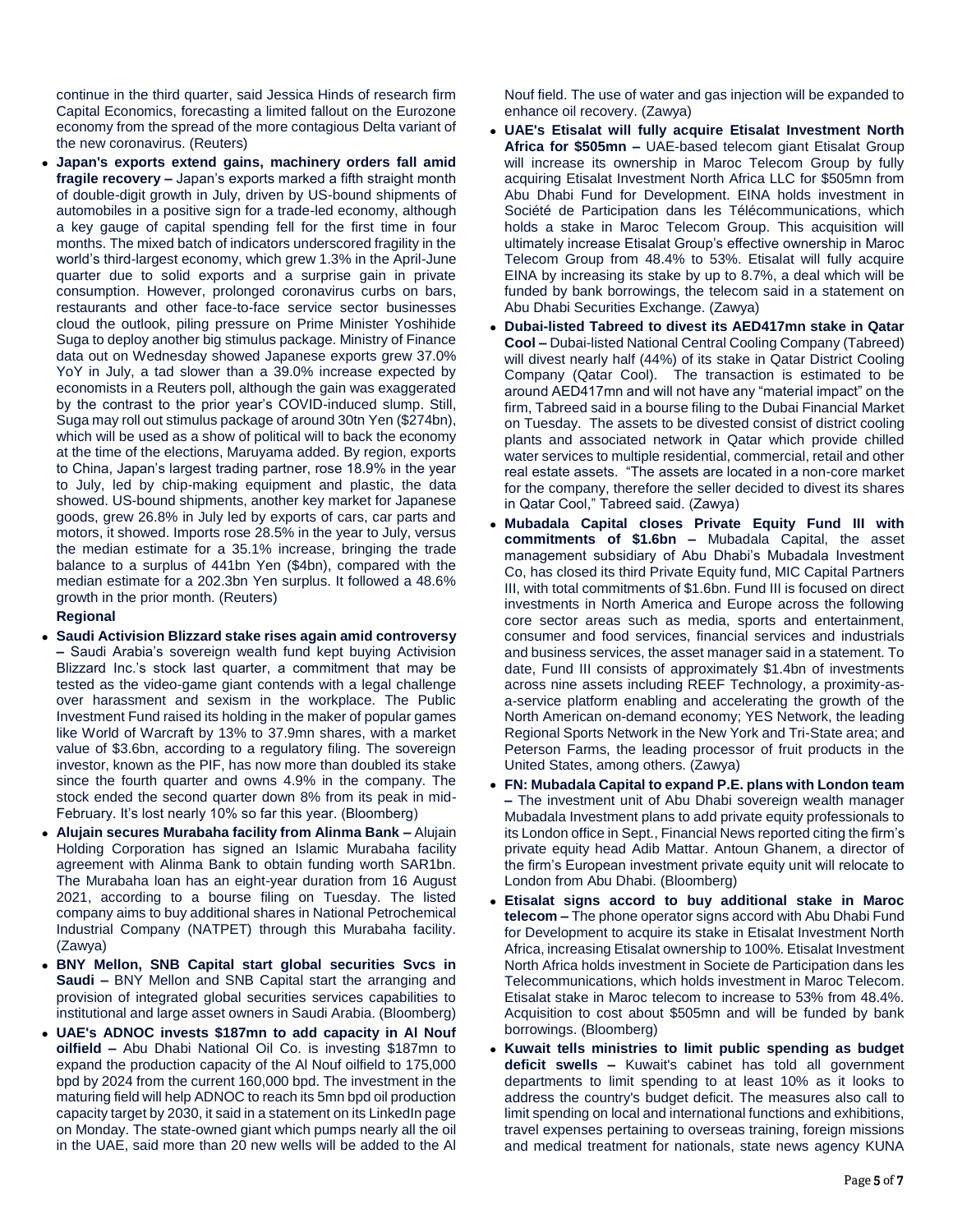said Tuesday. Earlier this month, Kuwait's finance ministry said budget deficit increased nearly 175% in the 2020-21 year to KD10.8bn while noting that it was the highest deficit in the country's fiscal history. (Zawya)

- **Bahrain government revenues surge 23% to \$2.96mn –** Bahrain's Ministry of Finance and National Economy yesterday unveiled its Biannual Financial Report 2021 for the period ending June 30. There were several key highlights. During the first half of 2021, net government revenues increased by 23% YoY to BHD1,119mn. This was primarily due to a 33% increase in oil revenues as a result of higher oil prices, while non-oil revenues increased by 4% YoY. Actual government expenditure decreased by 4% YoY to BHD1,639mn, while recurrent expenditure decreased by 2% YoY. This reduced the deficit by 35% to BHD520mn. (Zawya)
- **Bahrain's government deficit down 35% in 1H 2021 –** Bahrain's government deficit reached BHD520mn in the first half (H1) of 2021, down 35% compared with the same period a year ago, the finance ministry said in its Biannual Financial Report The kingdom's revenues reached BHD1.119bn in H1 2021, up 23% from the same period last year, as oil revenues jumped 33% due to a rise in oil prices, while non-oil revenues increased by 4%, the finance ministry said. Total actual expenditures reached BHD1.639bn in H1, down 4% compared to the same period in 2020. (Zawya)